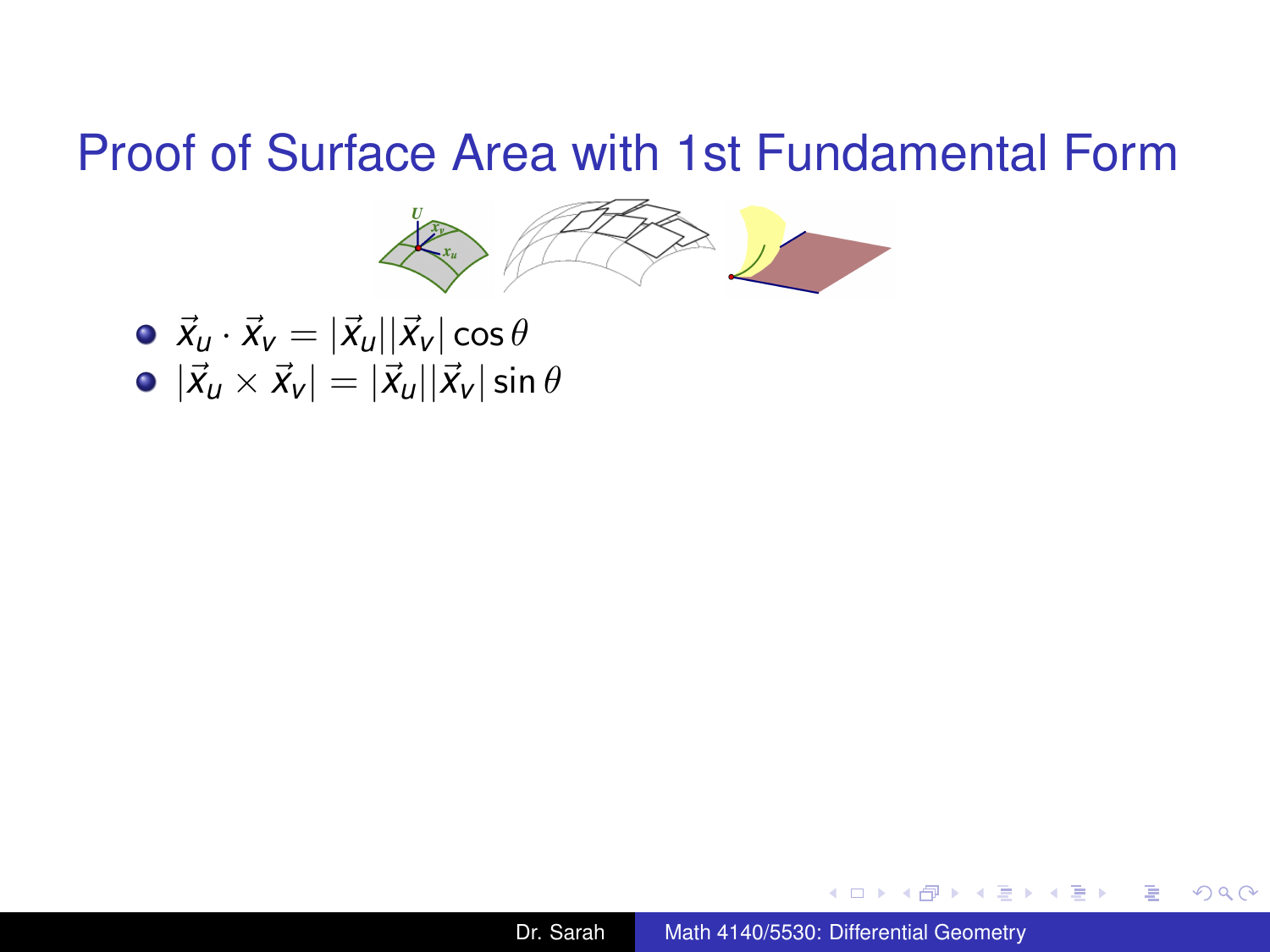

- $\vec{x}_u \cdot \vec{x}_v = |\vec{x}_u||\vec{x}_v|\cos\theta$
- 

 $|\vec{x}_u \times \vec{x}_v| = |\vec{x}_u||\vec{x}_v| \sin \theta$  area of flat  $\vec{x}_u, \vec{x}_v$  parallelogram

 $2Q$ 

€

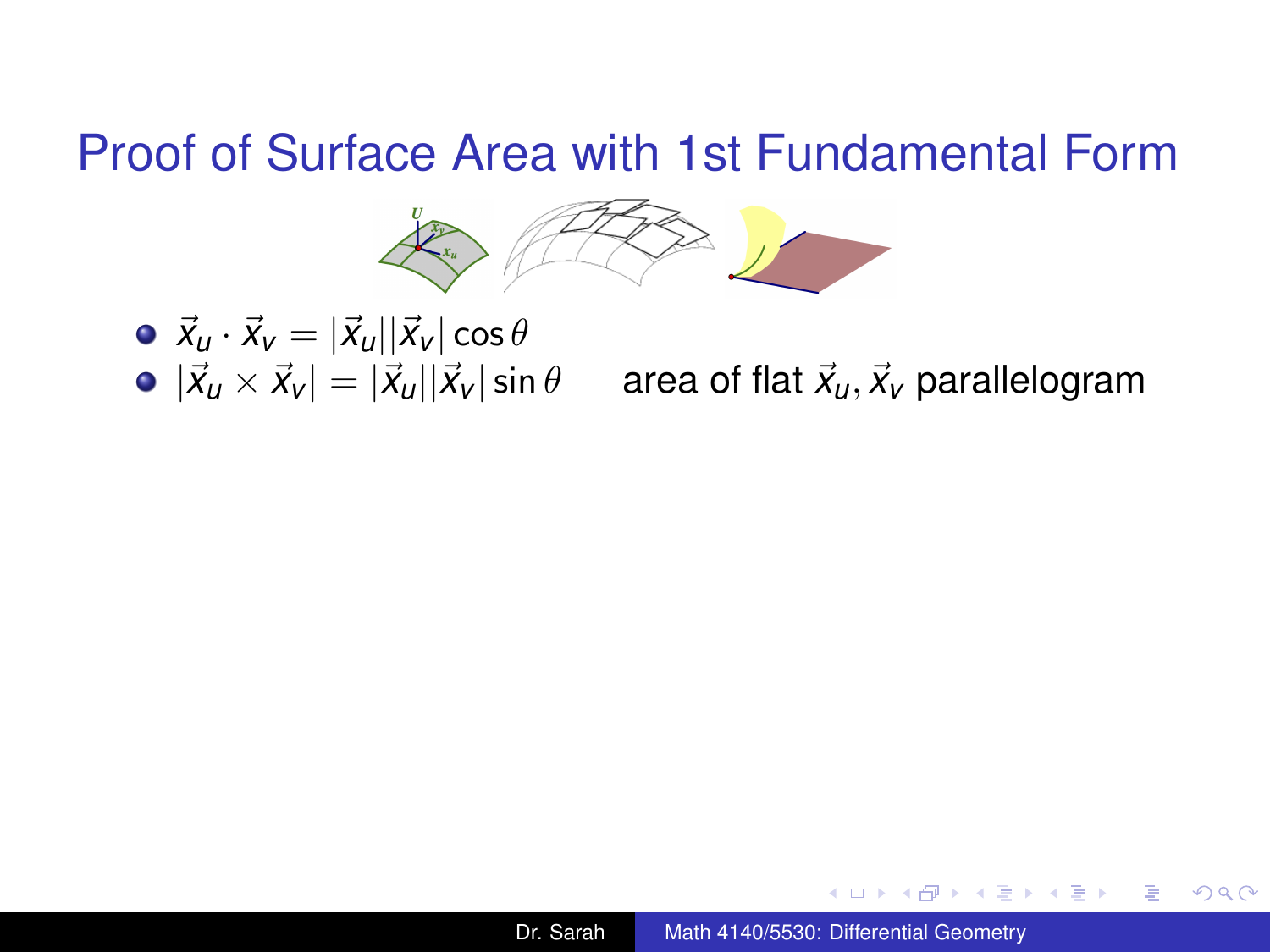

- $\vec{x}_u \cdot \vec{x}_v = |\vec{x}_u||\vec{x}_v|\cos\theta$
- 

 $|\vec{x}_u \times \vec{x}_v| = |\vec{x}_u||\vec{x}_v| \sin \theta$  area of flat  $\vec{x}_u, \vec{x}_v$  parallelogram

 $2Q$ 

э

 $\bullet$  sin  $\theta =$ 

Dr. Sarah [Math 4140/5530: Differential Geometry](#page-0-0)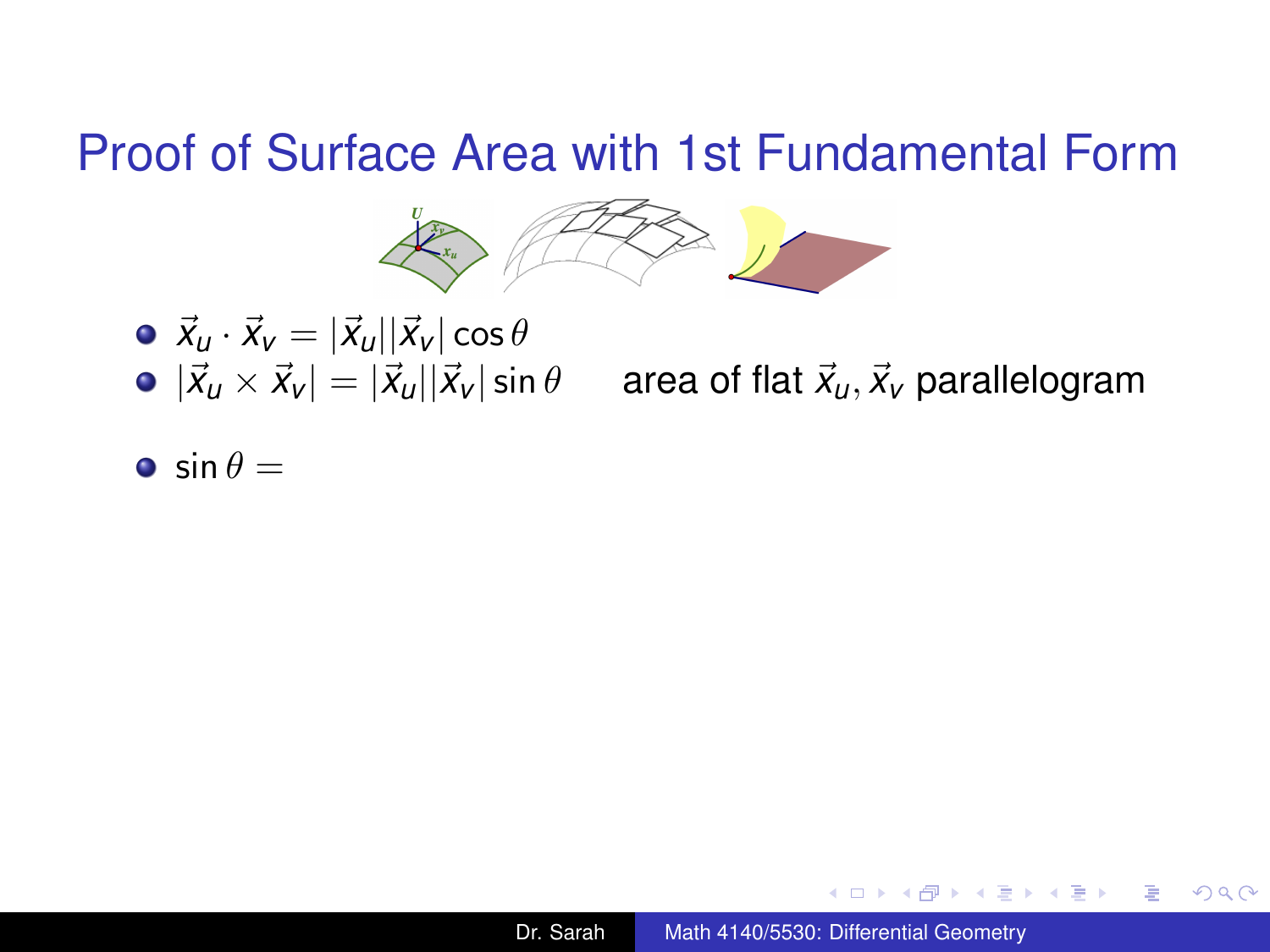

\n- \n
$$
\vec{x}_u \cdot \vec{x}_v = |\vec{x}_u||\vec{x}_v| \cos \theta
$$
\n
\n- \n
$$
|\vec{x}_u \times \vec{x}_v| = |\vec{x}_u||\vec{x}_v| \sin \theta
$$
\n*area of flat*\n
$$
\vec{x}_u, \vec{x}_v \text{ parallelogram}
$$
\n
\n- \n
$$
\sin \theta = \sqrt{1 - \cos^2(\theta)} = \sqrt{1 - (\frac{\vec{x}_u \cdot \vec{x}_v}{|\vec{x}_u||\vec{x}_v|})^2}
$$
\n
\n

Dr. Sarah [Math 4140/5530: Differential Geometry](#page-0-0)

4 0 8

重し  $2990$ 

医电子 化重子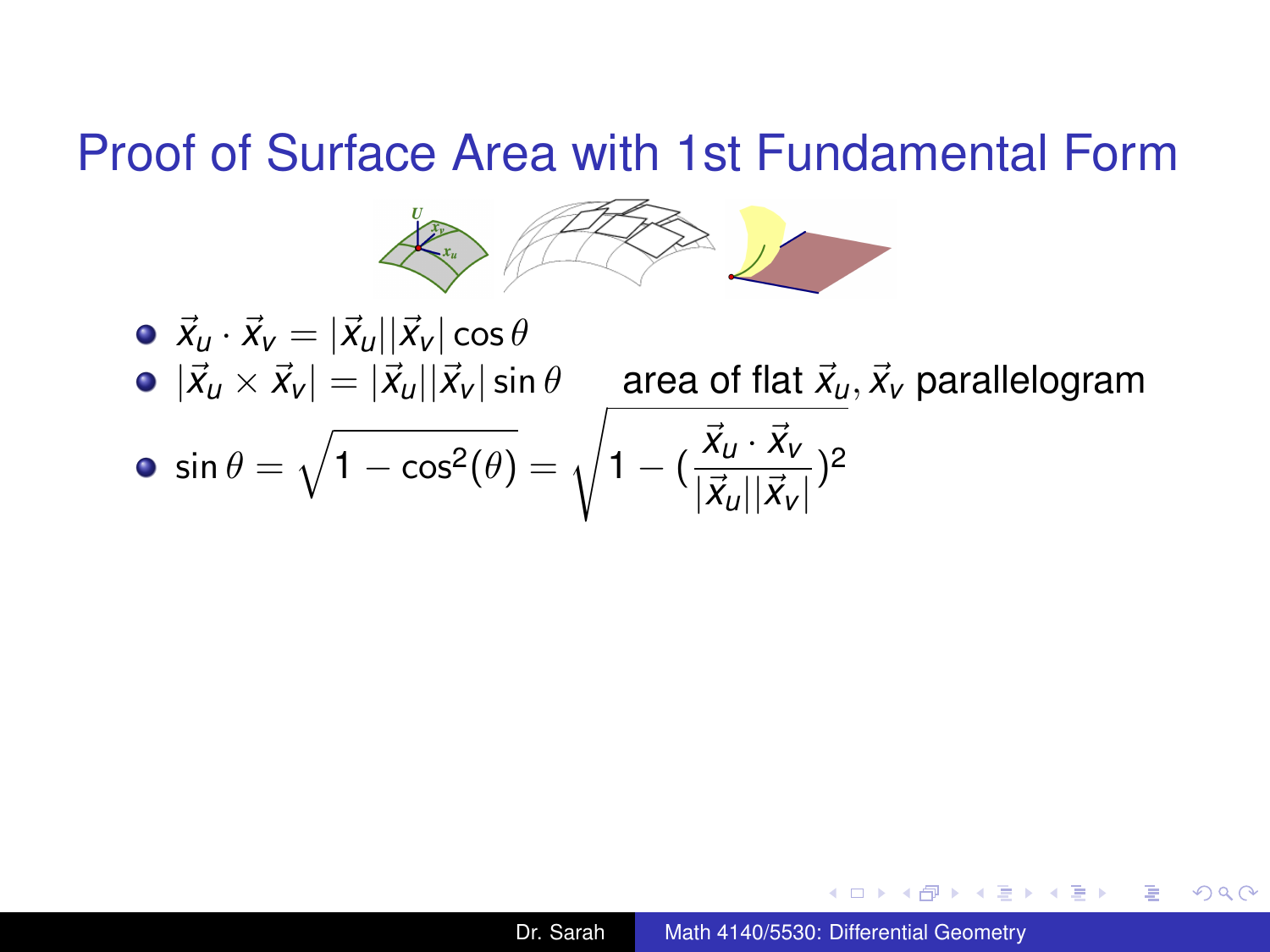

\n- \n
$$
\vec{x}_u \cdot \vec{x}_v = |\vec{x}_u||\vec{x}_v| \cos \theta
$$
\n
\n- \n
$$
|\vec{x}_u \times \vec{x}_v| = |\vec{x}_u||\vec{x}_v| \sin \theta
$$
\n*area of flat*\n
$$
\vec{x}_u, \vec{x}_v
$$
\n*parallellogram*\n
\n- \n
$$
\sin \theta = \sqrt{1 - \cos^2(\theta)} = \sqrt{1 - (\frac{\vec{x}_u \cdot \vec{x}_v}{|\vec{x}_u||\vec{x}_v|})^2}
$$
\n
\n- \n
$$
\text{common domom} \sqrt{\frac{|\vec{x}_u|^2 |\vec{x}_v|^2 - (\vec{x}_u \cdot \vec{x}_v)^2}{|\vec{x}_u|^2 |\vec{x}_v|^2}}
$$
\n
\n

Dr. Sarah [Math 4140/5530: Differential Geometry](#page-0-0)

 $\leftarrow$ 

重し  $299$ 

④ 重 を ④ 重 を……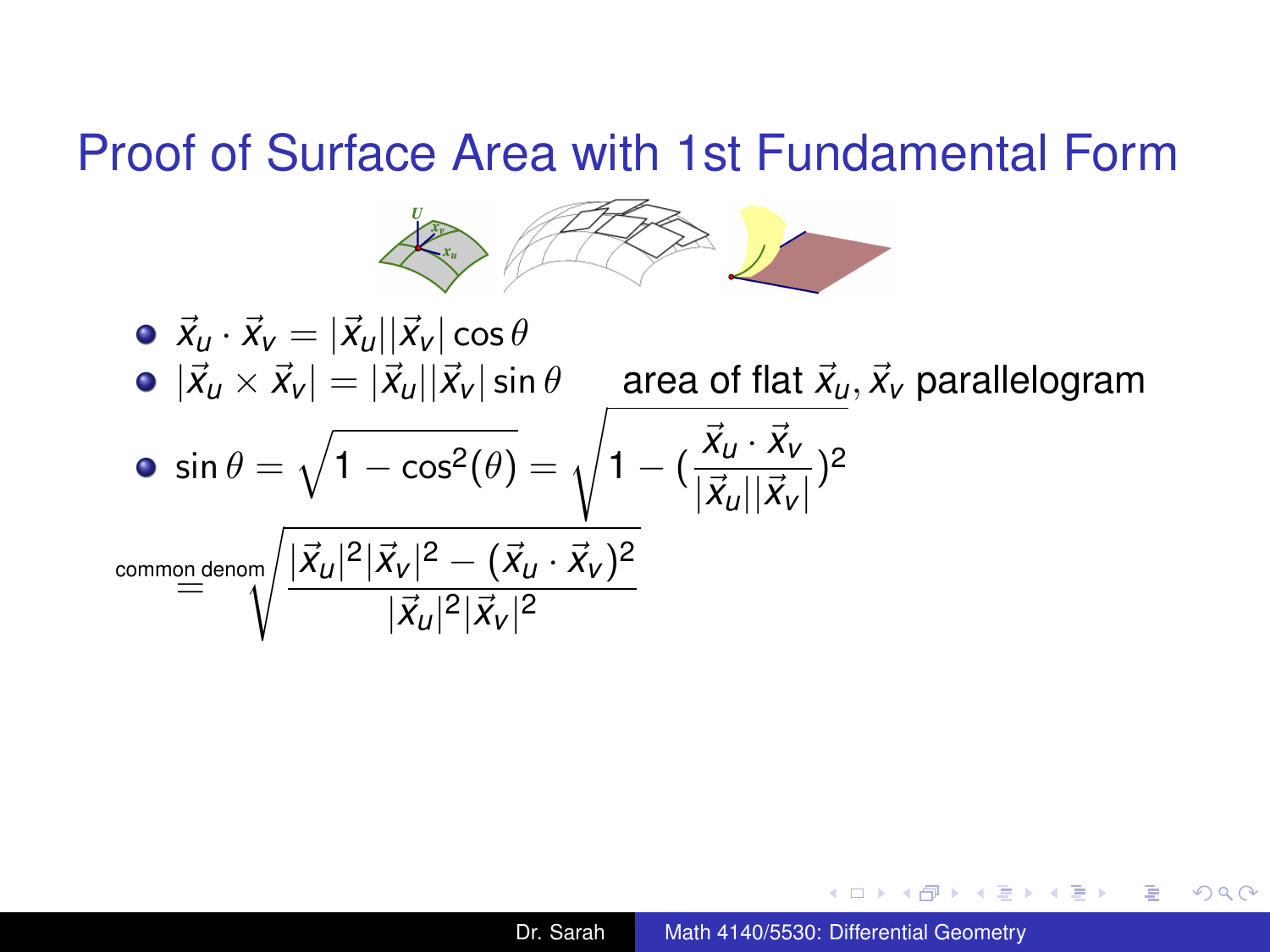

$$
\begin{aligned}\n\bullet \ \vec{x}_u \cdot \vec{x}_v &= |\vec{x}_u||\vec{x}_v| \cos \theta \\
\bullet |\vec{x}_u \times \vec{x}_v| &= |\vec{x}_u||\vec{x}_v| \sin \theta \qquad \text{area of flat } \vec{x}_u, \vec{x}_v \text{ parallelogram} \\
\bullet \ \sin \theta &= \sqrt{1 - \cos^2(\theta)} = \sqrt{1 - (\frac{\vec{x}_u \cdot \vec{x}_v}{|\vec{x}_u||\vec{x}_v|})^2} \\
\text{commonedronm} \frac{|\vec{x}_u|^2 |\vec{x}_v|^2 - (\vec{x}_u \cdot \vec{x}_v)^2}{|\vec{x}_u|^2 |\vec{x}_v|^2} \\
&= \sqrt{\frac{(\vec{x}_u \cdot \vec{x}_u)(\vec{x}_v \cdot \vec{x}_v) - (\vec{x}_u \cdot \vec{x}_v)^2}{|\vec{x}_u|^2 |\vec{x}_v|^2}} = \sqrt{\frac{EG - F^2}{|\vec{x}_u|^2 |\vec{x}_v|^2}\n\end{aligned}
$$

Dr. Sarah [Math 4140/5530: Differential Geometry](#page-0-0)

 $\leftarrow$ 

重し  $2990$ 

④ 重 を ④ 重 を…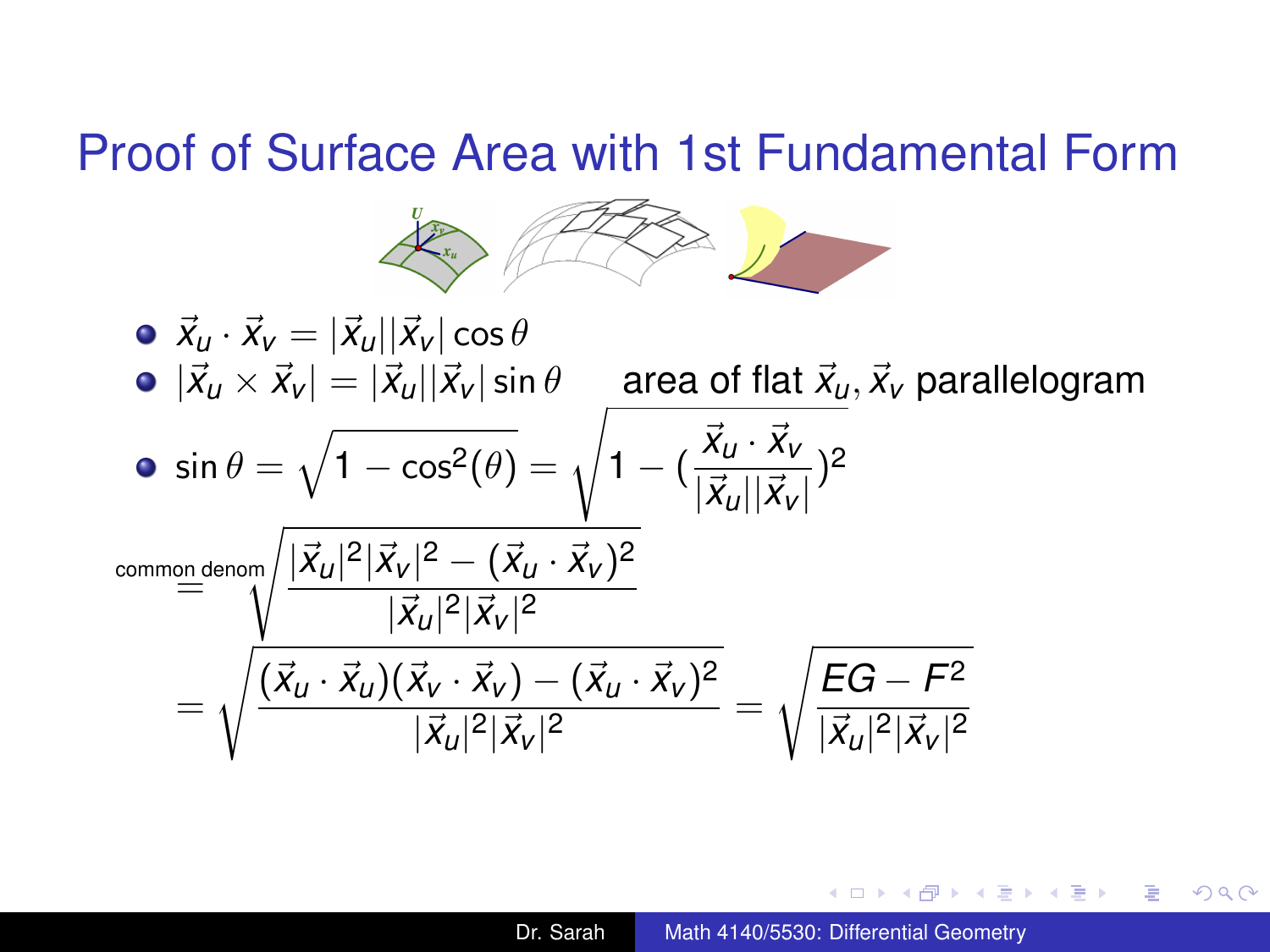

• 
$$
\vec{x}_u \cdot \vec{x}_v = |\vec{x}_u||\vec{x}_v| \cos \theta
$$
  
\n•  $|\vec{x}_u \times \vec{x}_v| = |\vec{x}_u||\vec{x}_v| \sin \theta$  area of flat  $\vec{x}_u, \vec{x}_v$  parallelogram  
\n•  $\sin \theta = \sqrt{1 - \cos^2(\theta)} = \sqrt{1 - (\frac{\vec{x}_u \cdot \vec{x}_v}{|\vec{x}_u||\vec{x}_v|})^2}$   
\n
$$
\cos \theta = \sqrt{\frac{|\vec{x}_u|^2 |\vec{x}_v|^2 - (\vec{x}_u \cdot \vec{x}_v)^2}{|\vec{x}_u|^2 |\vec{x}_v|^2}}
$$
\n
$$
= \sqrt{\frac{(\vec{x}_u \cdot \vec{x}_u)(\vec{x}_v \cdot \vec{x}_v) - (\vec{x}_u \cdot \vec{x}_v)^2}{|\vec{x}_u|^2 |\vec{x}_v|^2}} = \sqrt{\frac{EG - F^2}{|\vec{x}_u|^2 |\vec{x}_v|^2}}
$$
\nSo area =  $|\vec{x}_u||\vec{x}_v| \sin \theta = \sqrt{EG - F^2}$ 

 $\leftarrow$ 

重し  $2990$ 

④ 重 を ④ 重 を…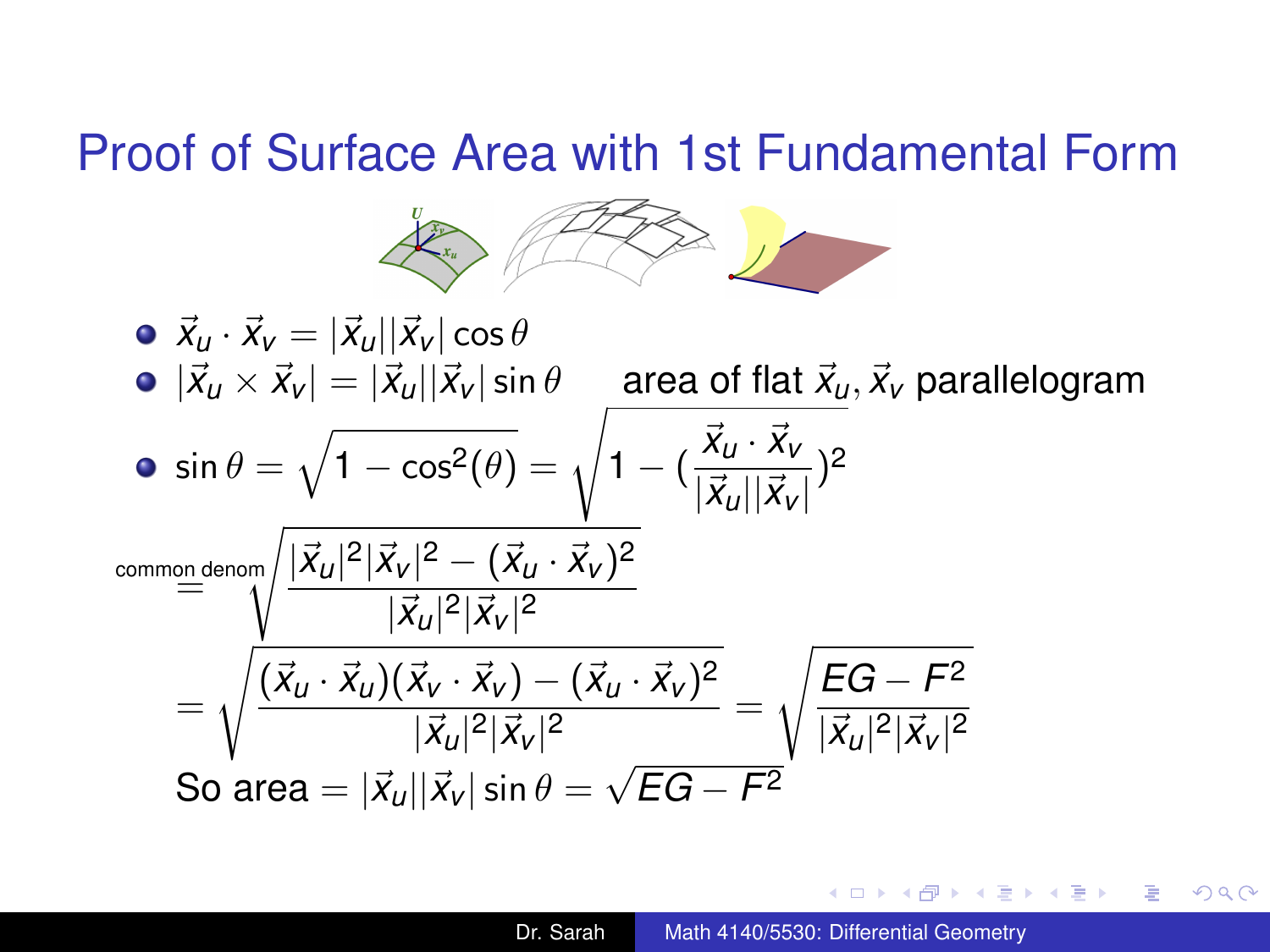

 $\vec{x}_u \cdot \vec{x}_v = |\vec{x}_u||\vec{x}_v| \cos \theta$  $\int \vec{x}_u \times \vec{x}_v = |\vec{x}_u||\vec{x}_v| \sin \theta$  area of flat  $\vec{x}_u, \vec{x}_v$  parallelogram  $\sin \theta = \sqrt{1 - \cos^2(\theta)} = \sqrt{1 - (\frac{\vec{X}_u \cdot \vec{X}_v}{\sqrt{1 - \frac{\vec{X}_u}{\sqrt{1 - \vec{X}_v}}}}$  $\frac{\overline{x}_u - \overline{x}_v}{|\vec{x}_u||\vec{x}_v|}$ <sup>2</sup>  $\sin\left(\vert \vec{X}_\text{\tiny U} \vert^2 \vert \vec{X}_\text{\tiny V} \vert^2 - (\vec{X}_\text{\tiny U} \cdot \vec{X}_\text{\tiny V})^2 \right)$  $\stackrel{\scriptstyle \mathsf{common}}{=} \stackrel{\scriptstyle \mathsf{denom}}{=} \,$  $|\vec{x}_u|^2 |\vec{x}_v|^2$  $\sqrt{(\vec{x}_u\cdot\vec{x}_u)(\vec{x}_v\cdot\vec{x}_v)-(\vec{x}_u\cdot\vec{x}_v)^2}$ s *EG* − *F*<sup>2</sup> =  $\frac{|\vec{x}_u|^2 |\vec{x}_v|^2}{|\vec{x}_u|^2}$  =  $-\int \frac{1}{|\vec{x}_u|^2 |\vec{x}_v|^2}$  $\mathsf{So}\ \mathsf{area} = |\vec{\mathsf{x}}_\mathsf{u}||\vec{\mathsf{x}}_\mathsf{v}|\sin\theta = \sqrt{EG - F^2}$ Let ∆*u*, ∆*v* → 0 and add up over the entire surface: R R <sup>√</sup> *EG* − *F*2*dudv*  $\Omega$ Dr. Sarah [Math 4140/5530: Differential Geometry](#page-0-0)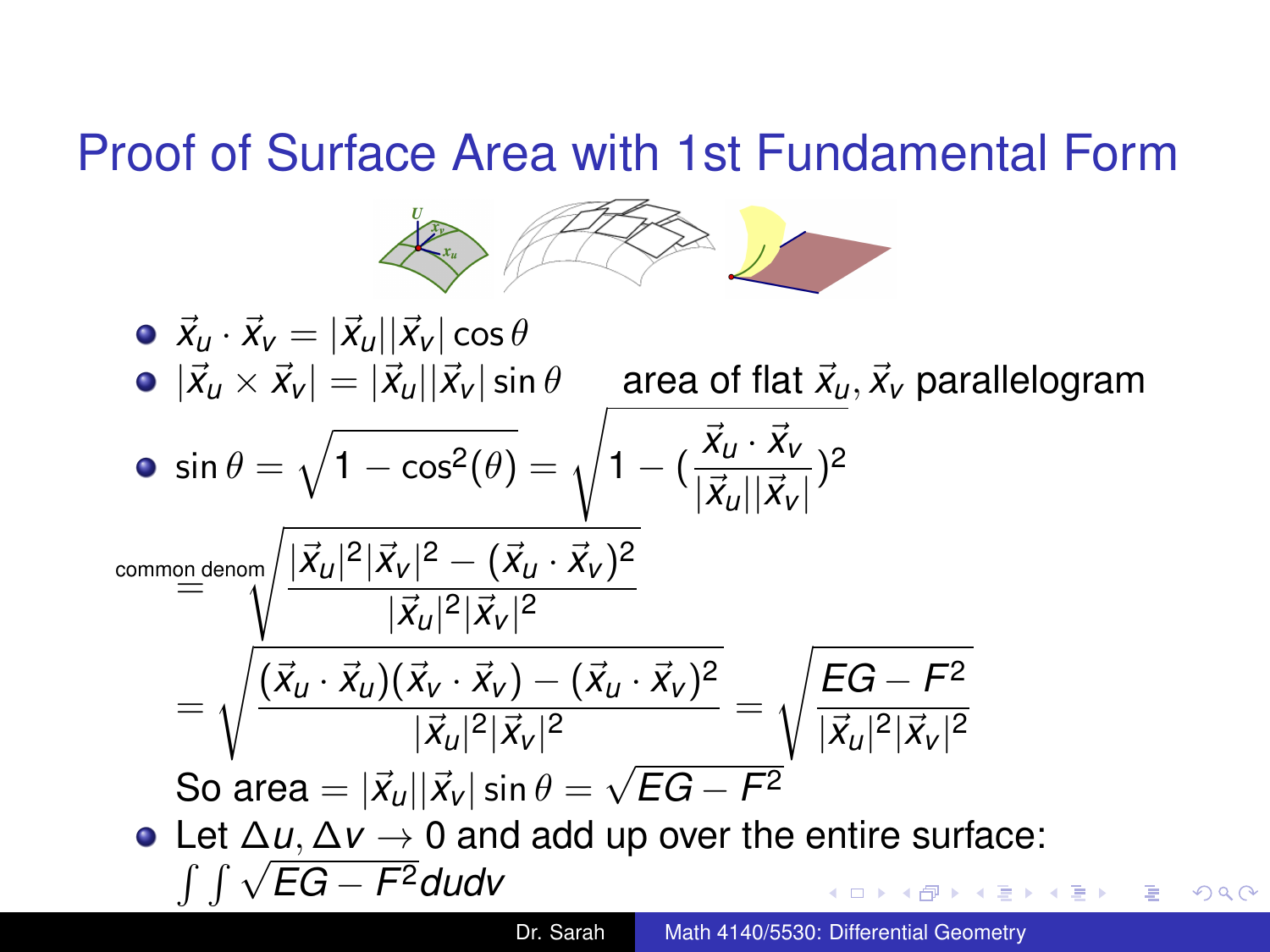In our prior activities, for a round torus you should have calculated:

$$
E = r^2 \quad F = 0 \quad \text{and } G = (R + r \cos u)^2
$$

To calculate the surface area of the round donut (mmmm frosting):

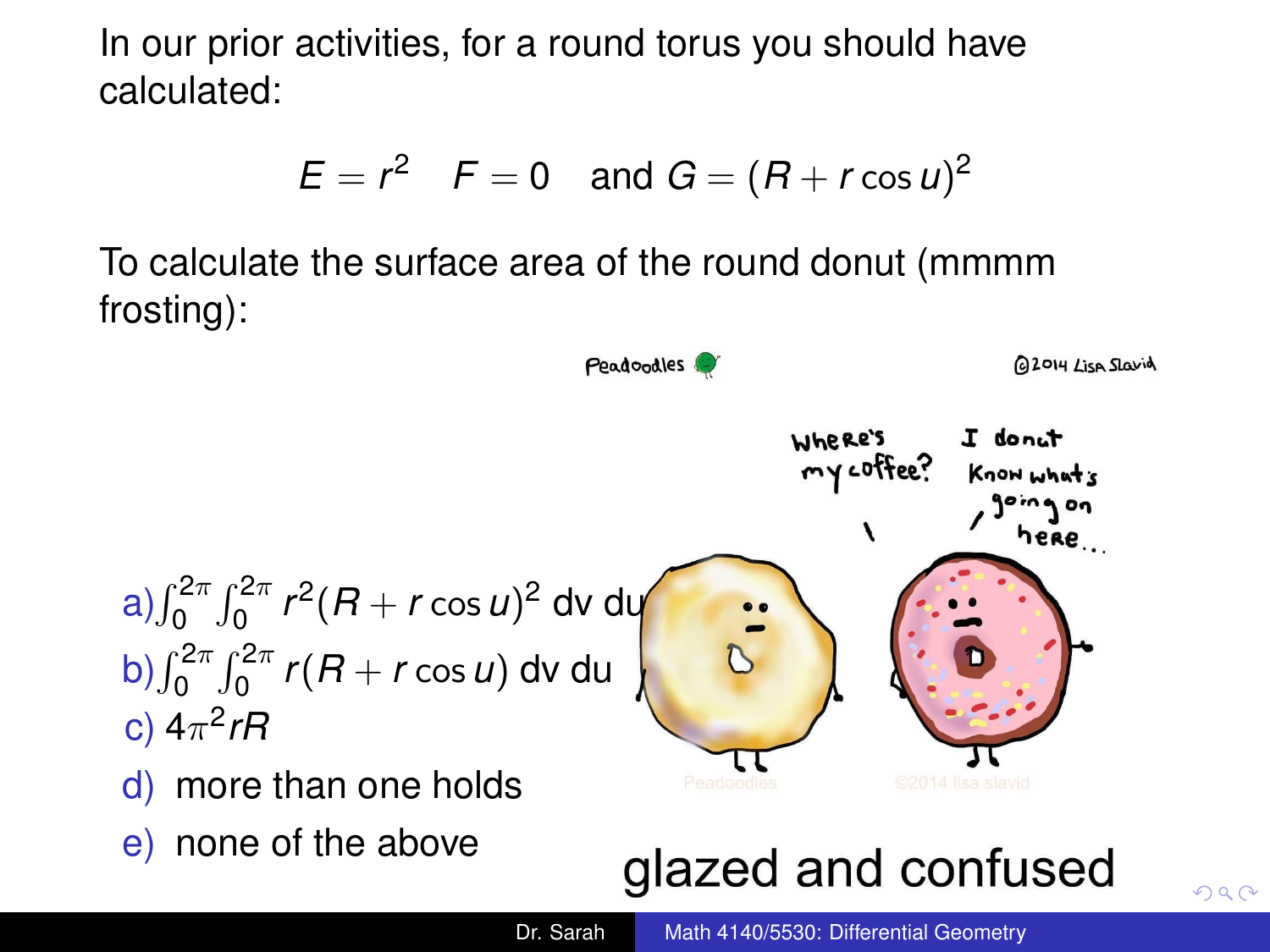#### Strake Computations: I, SA, Shape Operator, II, *K*  $\textbf{x}(u,v) = (v \cos(u), v \sin(u), ku)$

$$
a) \, \vec{x}_u =
$$

- b)  $\vec{x}_v =$
- c)  $g_{ii} =$
- d) set up SA of one turn of the strake, when the inner radius is 1, the outer radius is 1.2, and the height of one turn is 10m.  $e)$   $U =$

f) 
$$
S(\vec{x}_u) = -\nabla_{\vec{x}_u} U = -U_u =
$$

Then write it in the basis of  $\[\vec{x}_u + \[\vec{x}_v$ 

g) 
$$
S(\vec{x}_v) = -\nabla_{\vec{x}_v} U = -U_v =
$$
  
\nThen write it in the basis of  $-\vec{x}_u + -\vec{x}_v$   
\nh)  $K=$   
\ni)  $I = S(\vec{x}_u) \cdot \vec{x}_u = \vec{x}_{uu} \cdot U =$   
\nj)  $m = S(\vec{x}_u) \cdot \vec{x}_v = \vec{x}_{uv} \cdot U =$   
\nk)  $n = S(\vec{x}_v) \cdot \vec{x}_v = \vec{x}_{vv} \cdot U =$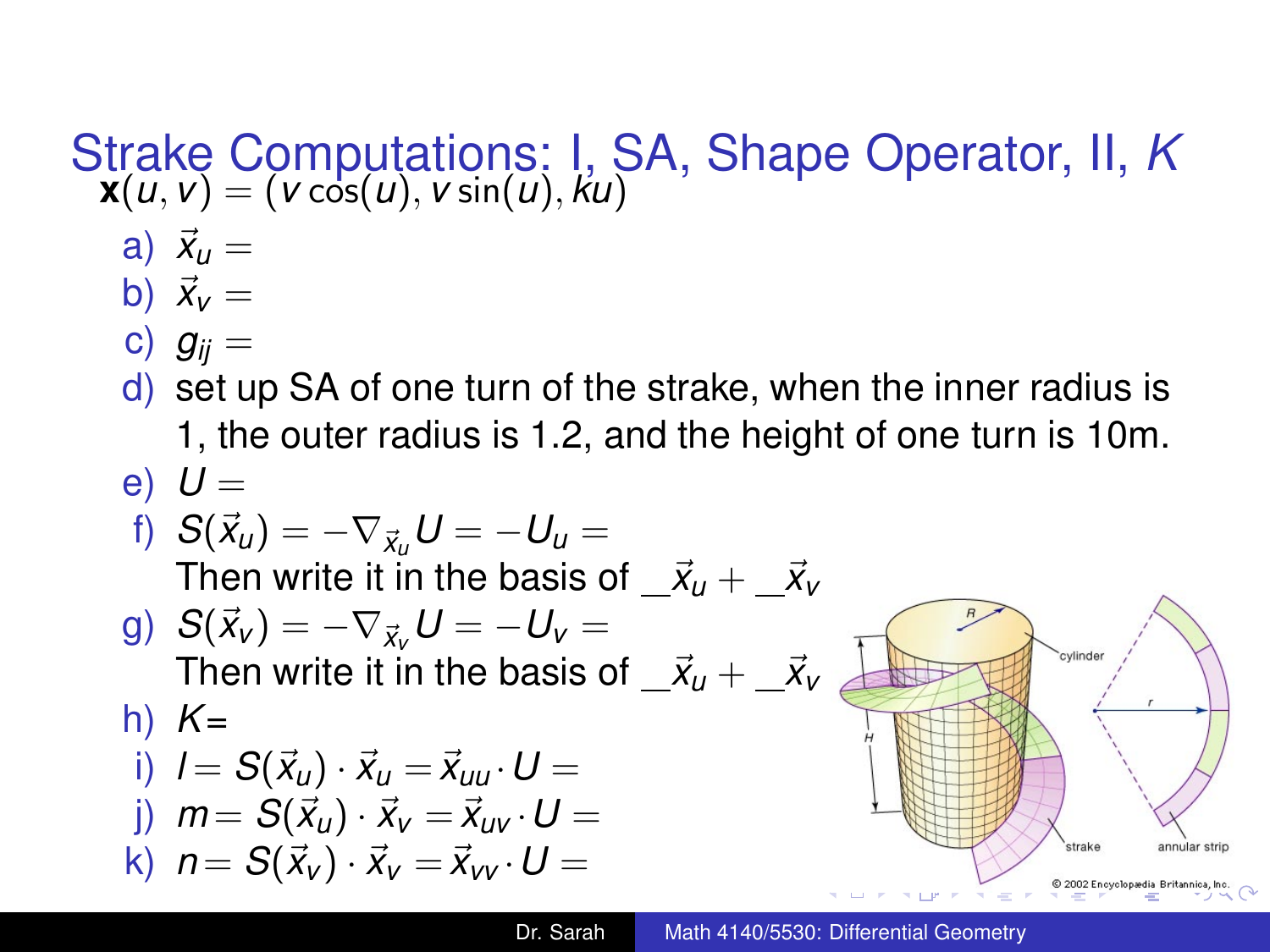# Cylinder Computations: I, SA, Shape Operator, II, *K*  $\mathbf{x}(\theta, z) = (r \cos \theta, r \sin \theta, z)$

$$
\overrightarrow{a} \times \overrightarrow{x}_{\theta} =
$$

$$
b) \ \vec{x}_z =
$$

c) 
$$
g_{ij} =
$$

d) set up the double integral for surface area of a cylinder with height from  $z = 0$  to h

$$
e) U =
$$

f) 
$$
S(\vec{x}_{\theta}) = -\nabla_{\vec{x}_{\theta}} U = -U_{\theta} =
$$
  
Then write it in the basis of  $-\vec{x}_{\theta} + -\vec{x}_{z}$   
g)  $S(\vec{x}_{z}) = -\nabla_{\vec{x}_{z}} U = -U_{z} =$   
Then write it in the basis of  $-\vec{x}_{\theta} + -\vec{x}_{z}$ 

$$
h) K=
$$

i) 
$$
l = S(\vec{x}_{\theta}) \cdot \vec{x}_{\theta} = \vec{x}_{\theta \theta} \cdot U =
$$
  
\nj)  $m = S(\vec{x}_{\theta}) \cdot \vec{x}_{z} = \vec{x}_{\theta z} \cdot U =$   
\nk)  $n = S(\vec{x}_{z}) \cdot \vec{x}_{z} = \vec{x}_{zz} \cdot U =$ 

重き メラメー

G.  $QQ$